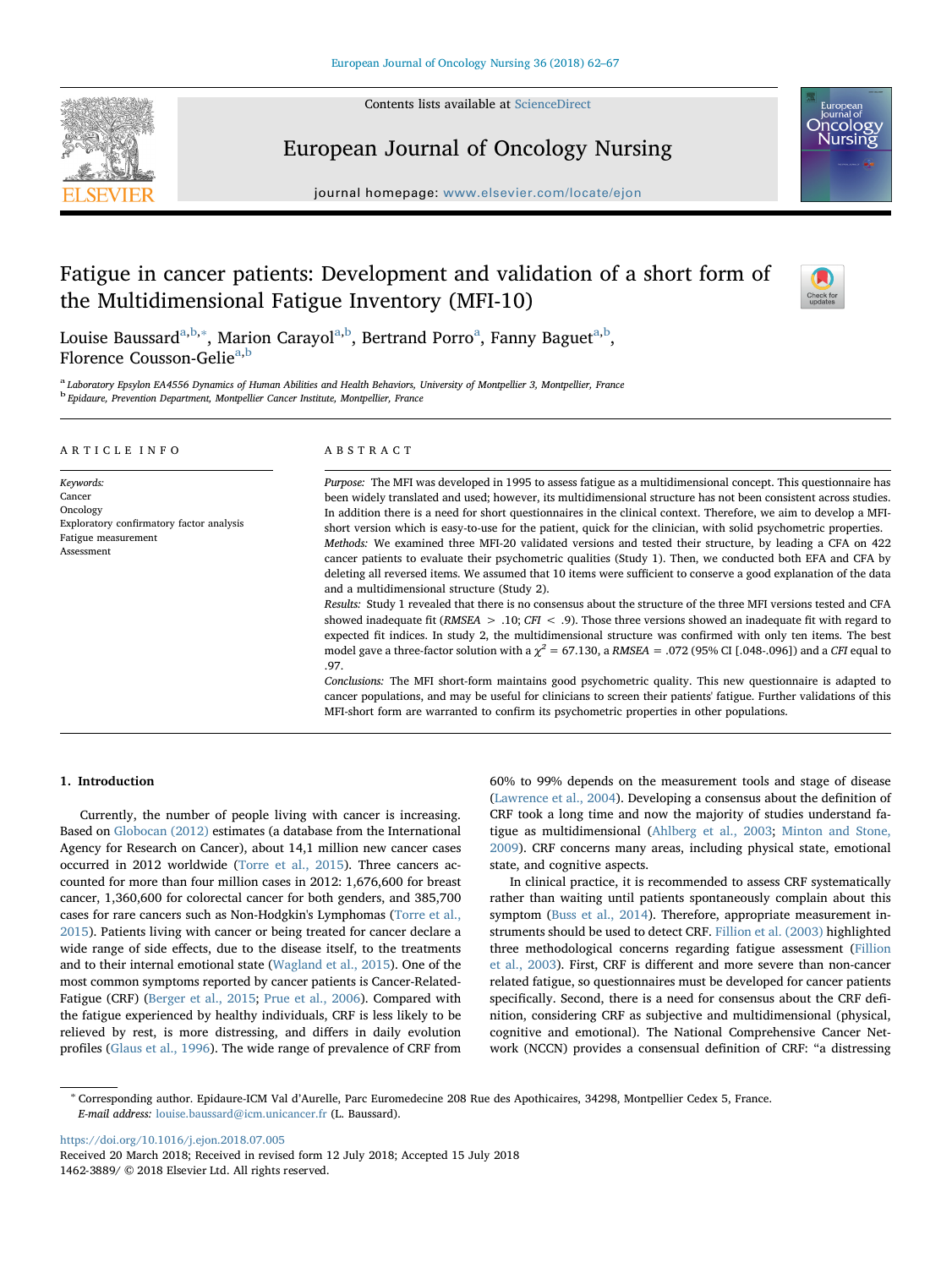persistent subjective sense of physical, emotional, and/or cognitive tiredness or exhaustion related to cancer or cancer treatment that is not proportional to recent activity and that interferes with usual functioning" ([NCCN National Comprehensive Cancer Network, 2017](#page-5-5)). Third, another recommendation is to adapt questionnaires to the population they target. Simple and short questionnaires are required, as health professionals lack time in care pathways Moreover, cancer patients are easily tired and this extreme fatigability causes a loss of autonomy. In summary, the recommendation is to develop questionnaires based on a consensual definition of CRF and specific to one population, with good psychometric qualities ([Fillion et al., 2003\)](#page-4-5).

[Fillion et al. \(2003\)](#page-4-5) support their argument with a study from [Meek](#page-5-6) [et al. \(2000\)](#page-5-6) which described and compared four frequently used fatigue instruments: The Shortened Profile of Mood-fatigue subscale (POMS-sf) ([Shacham, 1983](#page-5-7)), the Multidimensional Assessment of Fatigue (MAF) ([Tack, 1991\)](#page-5-8), the Lee Fatigue Scale (LFS) [\(Lee et al., 1991](#page-5-9)), and the Multidimensional Fatigue Inventory (MFI) ([Smets et al., 1995](#page-5-10)). Among those, only the MFI addresses the aforementioned recommendations, and was developed originally for use with patients who have been diagnosed with cancer ([Fillion et al., 2003;](#page-4-5) [Meek et al.,](#page-5-6) [2000\)](#page-5-6).

The MFI was developed in 1995 by a team from the Netherlands ([Smets et al., 1995](#page-5-10)), and among instruments rating CRF, the MFI has the theoretical advantage of encompassing all aspects of fatigue. Items were elaborated based on patients' interviews and literature review, to reflect five dimensions of fatigue: general fatigue, physical fatigue, mental fatigue, reduced activities and reduced motivation. The 20 items are sufficient to cover multidimensional fatigue. Many researchers have used this questionnaire in multiple pathologies, especially in the cancer population, but the different validated versions available attest that there is no consensus about the structure, and the number of dimensions or the rating (global score or dimension scores). Among the different versions of the MFI, some authors considered 5 dimensions, some 4 and some even 3 dimensions. A consensus does not exist. Therefore, a literature review of the MFI versions available worldwide in cancer patients was the first step of our study.

Table S1 a good three-dimensional structure presents all the steps developed by teams to validate the MFI or to make their transcultural validation. We found fifteen validation papers [\(Baptista et al., 2012](#page-4-6); [Buss et al., 2014](#page-4-4); [Chandel et al., 2015;](#page-4-7) [Chilcot et al., 2017](#page-4-8); [Elbers et al.,](#page-4-9) [2012;](#page-4-9) [Fillion et al., 2003](#page-4-5); Gentile et al., 2003; [Hafezi et al., 2010;](#page-4-10) [Lin](#page-5-11) [et al., 2009;](#page-5-11) [Lundh Hagelin et al., 2007;](#page-5-12) [Munguía-Izquierdo et al., 2012](#page-5-13); [Schneider, 1998;](#page-5-14) Smets [et al., 1995](#page-5-10); [Smets et al., 1996;](#page-5-15) [Tian and Hong,](#page-5-16) [2012\)](#page-5-16).

The first two studies concerned the initial version developed by Smets and collaborators ([Smets et al., 1995](#page-5-10), [1996](#page-5-15)). All further validations are based on the English version from [Smets et al. \(1996\)](#page-5-15), consisting of 20 items and five dimensions: general fatigue, physical fatigue, mental fatigue, lack of motivation and activities reduction. In French, the MFI was validated by Gentile et al., in 2003. The translation is accurate and well-accepted by respondents, however the selected population was not cancer patients. They conducted an EFA with Principal Component Analysis (PCA) but did not include a Confirmatory Factor Analysis (CFA). The final structure was changed from five dimensions in the English version to four dimensions in the French one [\(Gentile et al., 2003\)](#page-4-11). They did not remove any items. Two dimensions among the 5 (general and physical fatigue) were combined into one (physical fatigue).

Among the 15 validation studies, six did not include cancer patients ([Chilcot et al., 2017](#page-4-8); [Elbers et al., 2012](#page-4-9); [Gentile et al., 2003;](#page-4-11) [Hafezi](#page-4-10) [et al., 2010;](#page-4-10) [Lin et al., 2009](#page-5-11); [Munguía-Izquierdo et al., 2012](#page-5-13)). Among the nine studies that included cancer patients ([Baptista et al., 2012](#page-4-6); [Buss et al., 2014;](#page-4-4) [Chandel et al., 2015;](#page-4-7) [Fillion et al., 2003](#page-4-5); [Lundh](#page-5-12) [Hagelin et al., 2007;](#page-5-12) [Schneider, 1998](#page-5-14); [Smets et al., 1995](#page-5-10), [1996;](#page-5-15) [Tian](#page-5-16) [and Hong, 2012\)](#page-5-16), only two conducted a complete psychometric analysis with both EFA and CFA ([Buss et al., 2014;](#page-4-4) [Fillion et al., 2003\)](#page-4-5). One is a

French Canadian version published by Fillon et al. ([Fillion et al., 2003](#page-4-5)). Their MFI version resulted in four dimensions (as [Gentile et al., 2003\)](#page-4-11) with 15 items out of the initial 20 items. Some problems with the structure were noted in particular with item loadings: four items loaded on two different dimensions, and one item loaded on an unexpected dimension. These confusing findings were previously reported, suggesting that some methodological/psychometric improvement could be accomplished ([Meek et al., 2000](#page-5-6)). The version proposed by [Fillion et al.](#page-4-5) [\(2003\)](#page-4-5) resulted in an MFI with 15 items and a four-factor model showing acceptable fit (Table 1 annexed). It is the only MFI version available in French that has been validated in a cancer patient population. The other one carried out by Buss et al. in Poland ([Buss et al.,](#page-4-4) [2014\)](#page-4-4), included both EFA and CFA conducted in cancer patients. Their validation resulted in a three-dimension questionnaire (physical, mental and reduced motivation fatigue). This study showed good methodology. The authors deleted five items, as [Fillion et al. \(2003\)](#page-4-5) did. The removed items are not the same between the two studies and all of them are reverse worded. In addition, the latest validation study published in 2017 demonstrated poor fit and a non-reliable factor model of the MFI-20 ([Chilcot et al., 2017](#page-4-8)).

In order to go further, we wanted to question the MFI's structure. This questionnaire was constructed in the 1990s where much consideration was given to response bias. All the difficulties in developing a questionnaire were to prevent response styles. Indeed, among the 20 items of the MFI, ten were reversed [\(Smets et al., 1995\)](#page-5-10). A recent paper published by Van Sonderen et al. explained the ineffectiveness of reverse wording in questionnaires [\(Van Sonderen et al., 2013\)](#page-5-17). The authors first distinguished several types of response bias that are often confused in the literature (acquiescence, inattention, confusion), and then argued that reversing items is probably not a good way to address response bias. The results indicated that reversing a portion of the items is common practice, although there is no consensus that this is an effective strategy. In this literature review [\(Van Sonderen et al., 2013](#page-5-17)), the authors showed that (i) preventing response styles by reverse wording lowered questionnaires' validity; (ii) replacing the reversed items with non-reversed items improved the internal consistency; and (iii) the use of opposite items introduced noise, increasing the risk of measurement error. As an illustration regarding MFI, Van Sonderen et al. tested if reverse wording affects response bias in the MFI with data from 700 respondents with inflammatory bowel disease. Results indicated an adverse effect of reversed wording and showed that internal consistency was better with a positive scale or a negative scale only. Many developers of questionnaires have adopted the reversed wording strategy in order to avoid response bias, however Van Sonderen et al. found evidence that it does not decrease response bias [\(Van Sonderen](#page-5-17) [et al., 2013](#page-5-17)). Reversing half of the items was reported as less precise and more inattentive, depending on the length of the questionnaire. Respondents might feel annoyed by a 20-item questionnaire which is rather redundant. As an example, an item such as "physically I feel I am in bad condition" is the reversed item of "physically I feel I am in an excellent condition". Considering this fact, we decided to test a short version of the MFI with only 10 items.

## 2. Method

This article presents two studies. The first study evaluates the psychometric properties of the MFI, by conducting a CFA on three versions of the MFI that differ by the number of items and/or number of dimensions. We decided to test our data with the original version by Smets et al., with Gentile's French version, because it is often used in French studies, and finally with Fillion's version, which is the only French validation available for cancer patients ([Fillion et al., 2003](#page-4-5); [Gentile et al., 2003;](#page-4-11) [Smets et al., 1995\)](#page-5-10). These analyses were conducted to show fit indices associated to these MFI structures (respectively 5 dimensions, 4 dimensions, or 4 dimensions and 5 fewer items).

The aim of the second study was to develop a short version of the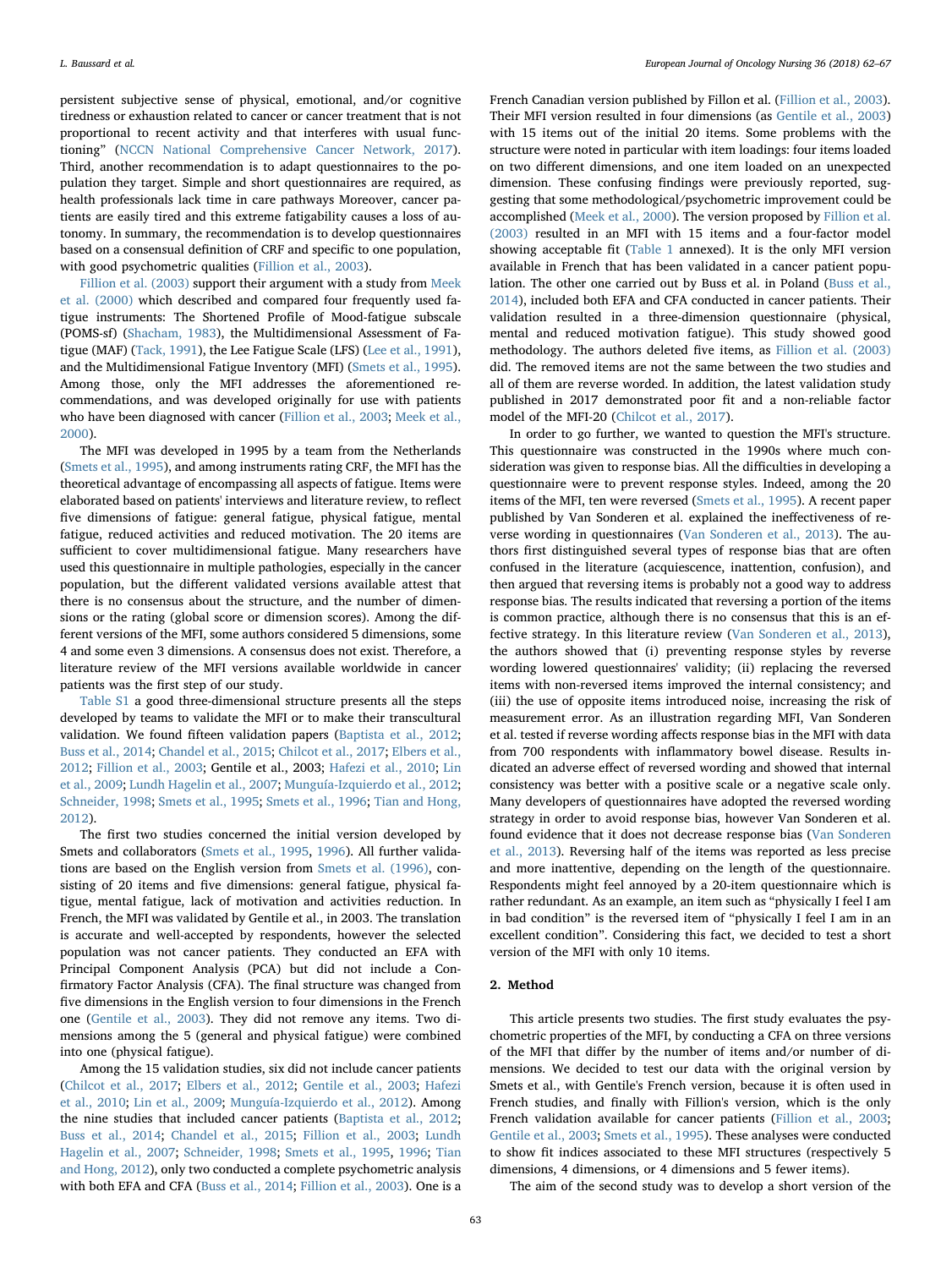MFI. As reversed items did not yield higher internal consistency ([Van](#page-5-17) [Sonderen et al., 2013\)](#page-5-17), we removed the 10 MFI items with reverse wording. Then, we conducted both EFA and CFA on the resulting MFI-10 items to evaluate if 10 items are sufficient to conserve the multidimensional approach and good fit indices.

#### 2.1. Population samples

Participants were selected from four different research projects. All four studies ([Baussard et al., 2016](#page-4-12); [Carayol et al., 2013](#page-4-13); [Cousson-Gélie](#page-4-14) [et al., 2013;](#page-4-14) [Porro et al., 2016\)](#page-5-18) received an investigation approval by an Ethics Committee and were approved through the number 2010- A00906-33 (sample 1), DR-2015-730 (sample 2), 2008-001506-16 (sample 3) and 2013-13-779 (sample 4). All participants were asked to sign a consent form. The combination of those four studies was performed with the intent to represent a wide range of cancer patients regarding cancer sites, treatments and fatigue levels. In all of the studies, fatigue assessment was performed by using the MFI-20. Sample 1 included women from the Adapted Physical Activity and Diet (APAD) randomized controlled trial and included patients with breast cancer (BC) who were eligible for 6 cycles of adjuvant chemotherapy ([Carayol](#page-4-13) [et al., 2013](#page-4-13)). Sample 2 involved metastatic colorectal cancer undergoing chemotherapy [\(Baussard et al., 2016\)](#page-4-12). Sample 3 was an ancillary study to a randomized trial named Frail ([Cousson-Gélie et al., 2013\)](#page-4-14) that included patients with Non-Hodgkin's lymphomas. Finally, the last sample was 68 women diagnosed with BC [\(Porro et al., 2016](#page-5-18)). For all the samples, the MFI was administered at baseline and before starting a new treatment.

## 2.2. Statistical methods

Both EFA and CFA were performed using R software version 3.2.3. Several R software packages were used: psych [\(Revelle, 2014\)](#page-5-19), stats ([R](#page-5-20) [Core Team, 2014](#page-5-20)) and lavaan ([Rosseel, 2012\)](#page-5-21). Parallel analysis, available within the nFactors package, was used to determine the number of factors to extract [\(Raiche, 2010\)](#page-5-22). The recommended number of factors to extract is the number of original eigenvalues that are greater than the corresponding eigenvalues from the simulated data. Items were retained if their unique variance was < .80, their factor loading > .40 or cross-loadings < .30 on a second factor. Data were treated as orderedcategorical [\(Rhemtulla et al., 2012](#page-5-23)) for both EFA and CFA. The EFA extraction method was Maximum Likelihood followed by a Promax rotation (Kappa  $= 4$ ).

According to the principles for reporting analyses using structural equation modelling, the estimated models were compared using the following goodness-of-fit statistics: chi-square statistic  $(\chi^2)$ , comparative fit index (CFI), Tucker–Lewis index (TLI), and root mean square error of approximation (RMSEA). A good fit is obtained with a low  $\chi^2;$ CFI, GFI, and TLI values  $\geq .90$  [\(Maroco, 2010\)](#page-5-24); and is further confirmed by RMSEA values less than .08 [\(Barrett, 2007\)](#page-4-15).

When conducting a CFA, one should not be governed by the fit indices of the model alone ([Farrell and Rudd, 2009](#page-4-16)). There are other factors to consider such as the factor loadings and the discriminant validity. Thus, we analyzed the factor loadings (λ) of the observed variables and their squares, which provided the amount of variance in the observed variable that the underlying construct is able to explain. Normally, it is expected that all items of the factor present values of  $\lambda$  = .50. We calculated the average variance extracted (AVE) of each latent construct to assess convergent validity. Convergent validity is the extent to which indicators (items) of a specific construct share a high proportion of variance, and is indicated by values of AVE > .50 ([Maroco, 2010\)](#page-5-24). Discriminant validity was established if the Maximum Shared Variance (MSV) and the Average Shared Squared Variance (ASV) were both lower than the AVE for all the constructs ([Hair et al.,](#page-4-17) [1998;](#page-4-17) [Henseler et al., 2015](#page-4-18)). To assess scale reliability, we used both Cronbach's alpha and composite reliability, which provides a much less

<span id="page-2-0"></span>Table 1 Description of the four samples.

| Sample 1<br><b>Breast Cancer</b><br>$N = 143$<br>34 (%) | Sample 2<br>Colorectal<br>Cancer<br>$N = 168$<br>40 (%) | Sample 3<br>Non-Hodgkin's<br>Lymphoma<br>$N = 43$<br>10 (%) |                    |
|---------------------------------------------------------|---------------------------------------------------------|-------------------------------------------------------------|--------------------|
|                                                         |                                                         |                                                             |                    |
| $\mathbf 0$                                             | 96                                                      | 21                                                          | $\Omega$           |
| 143                                                     | 72                                                      | 22                                                          | 68                 |
| 51.6 (10.1)                                             | 64.3 (11.06)                                            | 81.5 (4.49)                                                 | 46.97              |
|                                                         |                                                         |                                                             | (6.92)             |
|                                                         |                                                         |                                                             |                    |
| 23                                                      | 17                                                      | 13                                                          |                    |
| 29                                                      | 70                                                      | 18                                                          |                    |
| 31                                                      | 29                                                      | 5                                                           |                    |
| 60                                                      | 52                                                      | 4                                                           |                    |
|                                                         |                                                         |                                                             |                    |
|                                                         |                                                         |                                                             |                    |
| 18                                                      | 41                                                      | 18                                                          | 12                 |
| 125                                                     | 127                                                     | 22                                                          | 56                 |
|                                                         |                                                         |                                                             |                    |
| 12                                                      | 62                                                      | $\mathbf{0}$                                                | 3                  |
|                                                         |                                                         |                                                             |                    |
|                                                         |                                                         |                                                             | $\Omega$           |
|                                                         |                                                         |                                                             | 65                 |
|                                                         |                                                         |                                                             |                    |
| $\Omega$                                                | $\mathbf{0}$                                            | 0                                                           | 10                 |
| 62                                                      | 10                                                      | $\Omega$                                                    | 36                 |
| 62                                                      | 35                                                      | 6                                                           | 19                 |
| 18                                                      | 91                                                      | 11                                                          | 3                  |
| 0                                                       | 32                                                      | 30                                                          | $\mathbf 0$        |
|                                                         | 36<br>95                                                | 90<br>16                                                    | 43<br>$\mathbf{0}$ |

biased estimate of reliability than Cronbach's alpha and is more appropriate for multidimentional scales ([Maroco, 2010\)](#page-5-24).

### 3. Results

## 3.1. Study 1: psychometric qualities of three different MFI versions

## 3.1.1. Descriptive statistic

Patients' characteristics are summarized in [Table 1.](#page-2-0) A total of 422 MFI-20 questionnaires were completed, with 72% women respondents. BC patients were the youngest, whereas Non-Hodgkin's lymphomas patients were the oldest. In the total sample, the median age was 58.2 years. A majority of patients were married or with a partner, and all disease stages were represented. All of the patients were included before the start of a chemotherapy treatment.

## 3.1.2. Confirmatory Factor Analysis (CFA)

[Table 2](#page-3-0) summarizes the CFA indices for the three MFI versions being compared ([Fillion et al., 2003](#page-4-5); [Gentile et al., 2003;](#page-4-11) [Smets et al., 1995](#page-5-10)). A good model fit was ascertained with a lower chi-square value at  $p > .05$  ([Barrett, 2007\)](#page-4-15) but our results showed high chi-square values with a  $p < .0001$ . A good model was further confirmed by RMSEA values less than .08, whereas [Table 2](#page-3-0) indicated three indices higher than .115. In addition, our three tested models give us three CFI values lower than .90 whereas a CFI higher than .90 was expected ([MacCallum](#page-5-25) [et al., 1996](#page-5-25)). Those three versions showed an inadequate fit with regard to expected fit indices.

3.2. Study 2: Development and validation of a short-form MFI with cancer patients

#### 3.2.1. Samples

The sample for study 1 was randomly divided into two subsamples  $(n = 211)$  participants for each sample). The first subsample was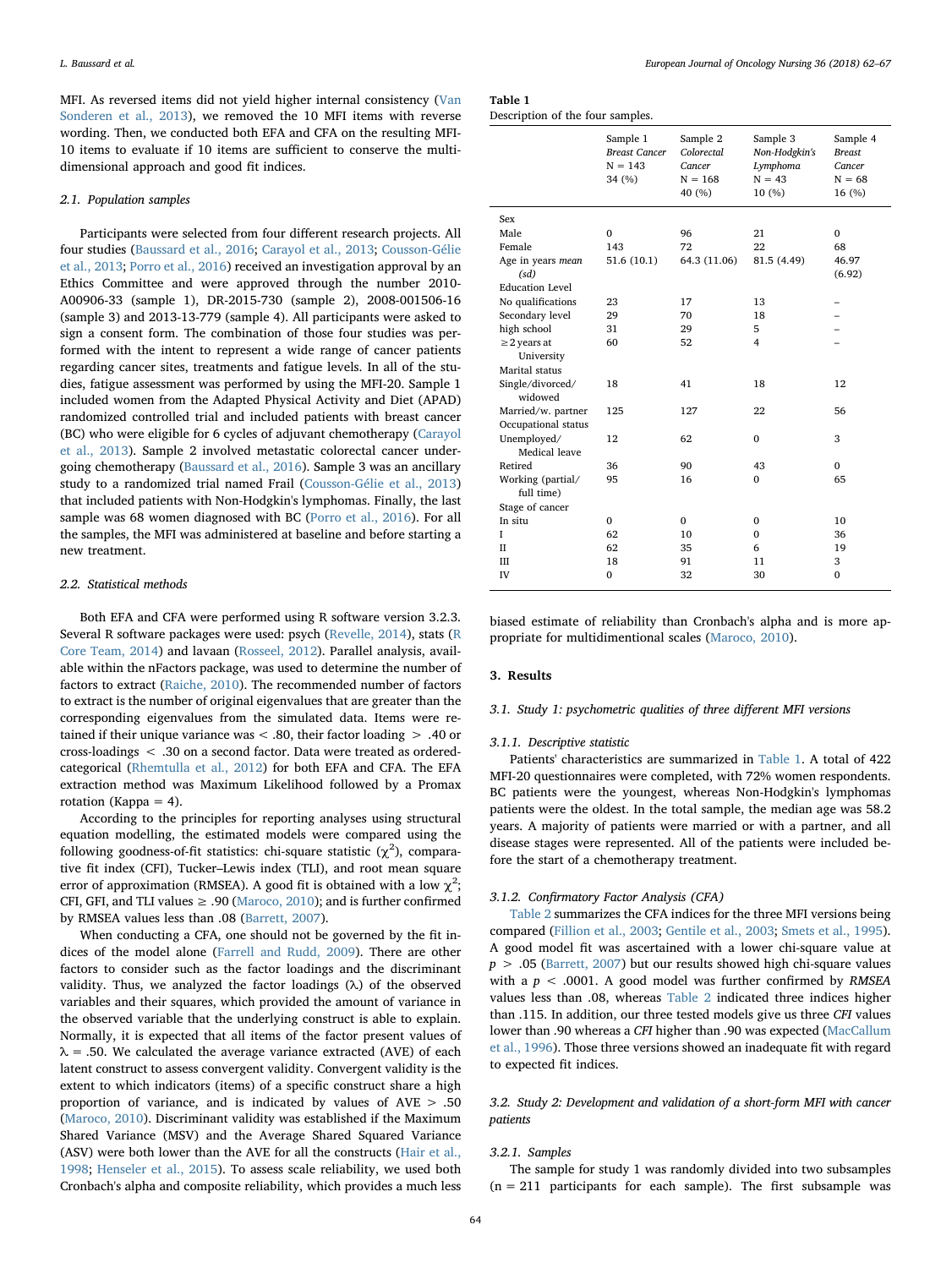#### <span id="page-3-0"></span>Table 2

Fit indices for the confirmatory factor models of the MFI questionnaire.

| Model                                    | $\sim$   | df  | p-value | CFI   | <b>RMSEA</b> | 95% CI $(p-value)$        |
|------------------------------------------|----------|-----|---------|-------|--------------|---------------------------|
| Smets et al., 1996: 20 items/5 factors   | 1046.659 | 160 | < 0.001 | 0.848 | 0.115        | $0.108 - 0.121$ (< .0001) |
| Gentile et al., 2003: 20 items/4 factors | 1216.390 | 164 | < 0.001 | 0.820 | 0.123        | $0.117 - 0.130$ (< .0001) |
| Fillion et al., 2003: 15 items/4 factors | 481.719  | 70  | < 0.001 | 0.888 | 0.118        | $0.108 - 0.128$ (< .0001) |

Notes: CFI = Comparative Fit Index; RMSEA = Root Mean Square Error of Approximation; CI = Confidence Interval.

<span id="page-3-1"></span>Table 3

Factor loadings estimates for ML with Promax rotation ( $N = 211$ ) for the MFI-10 version.

| MFI 10 items/3factors   |                                                      | F1 physical | F <sub>2</sub> emotional | F3 cognitive |
|-------------------------|------------------------------------------------------|-------------|--------------------------|--------------|
| Item 2                  | Physically I feel only able<br>to do a little        | 0.57        | 0.25                     | 0.07         |
| Item 5                  | I feel tired                                         | 0.73        | $-0.02$                  | 0.09         |
| Item 14                 | Physically I feel I'm in a<br>bad condition          | 0.76        | 0.23                     | $-0.10$      |
| Item 16                 | I tire easily                                        | 0.95        | $-0.32$                  | 0.07         |
| Item 9                  | I dread having to do things                          | 0.12        | 0.62                     | 0.20         |
| Item 10                 | I think I do very little in a                        | 0.31        | 0.63                     | $-0.14$      |
|                         | day                                                  |             |                          |              |
| Item 17                 | I get little done                                    | 0.02        | 0.59                     | 0.27         |
| Item 18                 | I don't feel like doing<br>anything                  | $-0.17$     | 0.91                     | 0.16         |
| Item $13$               | It takes a lot of effort to<br>concentrate on things | $-0.01$     | 0.20                     | 0.79         |
| Item 19                 | My thoughts easily wander                            | 0.05        | $-0.02$                  | 0.61         |
| SS loading/Eigen Values |                                                      | 2.55        | 2.22                     | 1.18         |
| Cumulative variance     |                                                      | 0.26        | 0.48                     | 0.60         |

considered as the calibration sample for the EFA, and the second as the replication sample for the CFA.

## 3.2.2. Exploratory factor analysis on MFI-10

We performed EFA for two, three and four-factor models. [Table 3](#page-3-1) shows the factor loadings (in boldface) of the 10 reversed items of the MFI. The EFA gave us a 3-factor structure which explained 60% of the variance. Every item loaded on a unique factor and provided a reasonable summary of the data providing an optimal meaningfully-interpretable solution. Indeed, factor 1 consisted of 4 items (2, 5, 14 and 16) that indicated lack of energy, and could be named "physical fatigue". The second factor comprised four items (9, 10, 17 and 18) that mainly reflected lack of motivation or weakness, and could be named "emotional fatigue." The third factor consisted of two items (13 and 19) that indicated difficulties concentrating or paying attention and could be named "cognitive fatigue." This 3-factor model had a KMO (Kaiser-Mayer-Olkin) = .93 and a Bartlett's test  $\langle$  .05, which is considered as excellent ([Cerny and Kaiser, 1977](#page-4-19)).

#### 3.2.3. Confirmatory Factor Analysis on MFI-10

CFA was performed to analyze the fit of this new 10-item 3-factor solution in the replication sample ( $n = 211$ ). The fit indices for the 2factor and 4-factor models were also reported for comparison [\(Table 4](#page-3-2)). [Table 4](#page-3-2) shows that our 3-factor model had the best fit indices. We obtained a  $\chi^2$  = 55.636 which was the lowest between these three models. This three-factor solution gave us a RMSEA = .059 (95% CI [.032-.085]). In addition, we obtained a CFI equal to .978. This new

<span id="page-3-2"></span>Table 4 Fit indices summary of the 2-factors model, 3-factors model and 4 factor-model.

| Model tested | $\gamma^2(p)$ | df | <b>CFI</b> | TI J | AIC.     | <b>RMSEA</b> |
|--------------|---------------|----|------------|------|----------|--------------|
| 2-factors    | 59.885 (.004) | 34 | .976       | .968 | 6585.015 | .060         |
| 3-factors    | 55.636 (.006) | 32 | .978       | .969 | 6584.766 | .059         |
| 4-factors    | 61.553 (.001) | 31 | .971       | .958 | 6592.682 | .068         |

version fit our data well. The 2-factor model also shows acceptable fit, but the 3-factors model was retained because of the "cognitive" dimension, which was particularly appropriate for our population.

#### 3.2.4. Construct validity

The Cronbach' alphas were respectively .80 for "physical fatigue", .88 for "emotional fatigue" and .70 for "cognitive fatigue". The composite reliability (CR) of two dimensions exceeds .80 with CR<sub>physical</sub>  $f_{\text{stique}} = .84$ , CR<sub>emotional fatigue</sub> = .81, satisfying the minimal acceptable value [\(Hair et al., 1998](#page-4-17)). Although the CR for the cognitive dimension did not reach the minimal value of .70 ( $CR = .54$ ), we have chosen the 3-factor model for its appropriatedness to cancer patients (see also the Discussion section below).

The values of the convergent validity were acceptable for all the subscales: AVE "physical fatigue" = .58; AVE "emotional fatigue" = .52 and AVE "cognitive fatigue" = .58. Both ASV and MSV values for each dimensions were above the AVE values, and did not support the discriminant validity ([Hair et al., 1998;](#page-4-17) [Henseler et al.,](#page-4-18) [2015\)](#page-4-18). In a global fatigue questionnaire, assessing fatigue as multidimensional, the discriminant validity could be constrained by the conceptual similarity of the dimensions themselves. The same indices were calculated for the 2-factors model, which did not show discriminant validity either.

## 4. Discussion

This article presented two studies to discuss the structure of the MFI questionnaire and its psychometric properties. First, 15 different adaptations of the MFI were found in the literature. The main conclusions of this review were that (i) few studies reported a complete analysis with both exploratory and confirmatory analyses (in fact CFA was often not performed), and (ii) for the studies where CFA was computed, fit indices were not good (RMSEA  $> .10$ ; CFI  $< .9$ ) or the final structure of the MFI was changed. In addition, two studies which conducted a complete psychometric battery with data on cancer patients, found four or three dimensions of fatigue and deleted five items ([Buss et al., 2014;](#page-4-4) [Fillion et al., 2003](#page-4-5)). As the MFI includes 10 reversed items, this led us to discuss and focus on the items' wording. This idea confirms Woods et al.'s research in 2006 who found that "a scale containing reversed worded items would lead to an artificially created factor" resulting from response bias [\(Woods, 2006\)](#page-5-26). This led us to develop and validate a new MFI version with 10 items only.

In our first study, we conducted a CFA with our samples on Smets' version, Gentile's version and Fillion's version ([Fillion et al., 2003](#page-4-5); [Gentile et al., 2003](#page-4-11); [Smets et al., 1996](#page-5-15)), and those three models did not fit our data. None of the indices showed adequate fit and thus those models were rejected and not considered as the best explanation of the data. Then, we decided to conduct a second study to validate a MFI short-form by deleting reversed items. Our EFA on MFI-10 maintained all negative items (assessing fatigue) and showed a good three-dimensional structure.

The items comprising the dimensions were very understandable; factor 1 comprised four items (" Physically, I feel only able to do a little", "I feel tired", "Physically, I feel I am in a bad condition" and "I tire easily") that mainly reflected lack of energy and could be named "Physical fatigue." The item "I feel tired" is meaningful when you work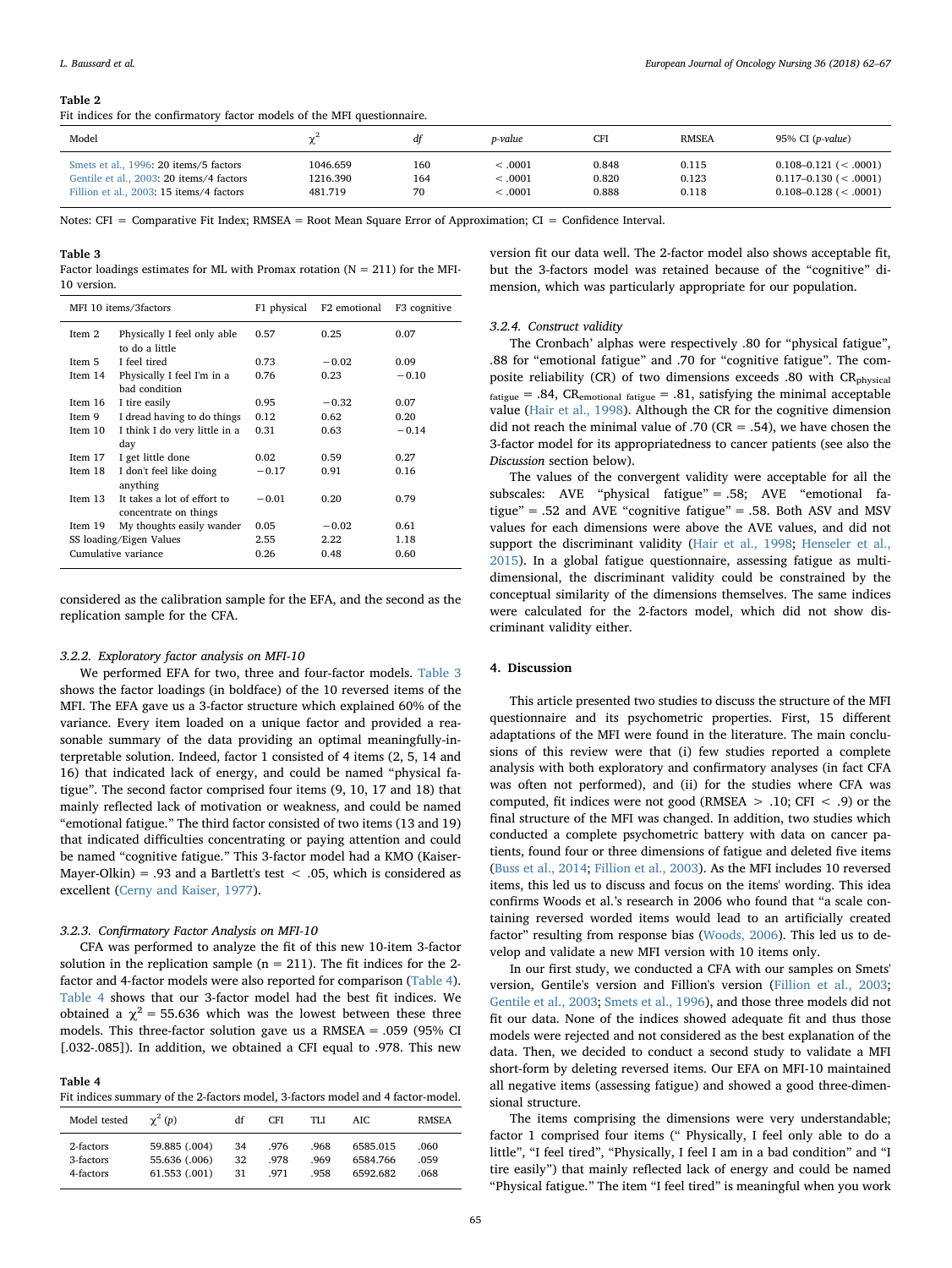with cancer patients. In addition, two items started with "physically" which address the physical dimension. The second factor "Emotional fatigue" consisted of 4 items that indicated a lack of motivation or weakness ("I dread having to do things", "I think I do very little in a day", "I get little done," "I don't feel like doing anything"). This finding is specific to our population; cancer patients experience fatigue in a different way because of its persistence that causes distress or interferes with their daily activities or functioning [\(NCCN National](#page-5-5) [Comprehensive Cancer Network, 2017\)](#page-5-5). This particularity leads to a strong weakness and a lack of motivation in daily life, understandable because of the diagnosis, the care routine and the weariness generated. These results corroborate those found in previous work, in which patients interviewed about their fatigue distinguished physical fatigue from emotional fatigue ([Baussard et al., 2017\)](#page-4-20). In the interviews, a majority of patients used the French term "lassitude," which can be translated as weariness and may evoke depressive symptoms [\(Baussard](#page-4-20) [et al., 2017](#page-4-20)). Factor 3 comprised two items ("It takes a lot of efforts to concentrate on things" and "My thoughts easily wander") that indicated difficulties concentrating or paying attention and could be named "cognitive fatigue." We have chosen to keep this dimension despite the fact that some indices were not good enough ( $CR_{\text{coentive failure}} = .54$ ;  $AVE < MSV-ASV$  values). This choice is argued by the cognitive impact of cancer treaments on patients, as chemotherapy is known to reduce attention, concentration and memorization [\(Jim et al., 2012](#page-4-21)). The patient types were metastatic colorectal cancer (168 patients) and Non-Hodgkin's lymphomas (43 patients). Metastatic patients in our sample were diagnosed three years before the study on average; the more chemotherapy they received, the more side effects they experienced, such as fatigue, declining eye-sight or inattention ([Wagland](#page-5-1) [et al., 2015](#page-5-1)). In addition, Non-Hodgkin's lymphomas patients are characterized by an advanced age and an important cognitive impairment ([Krolak et al., 2017](#page-5-27); [Zimmer et al., 2015\)](#page-5-28). We believe that it is important to keep this third factor, because of its meaning in cancer patients.

## 4.1. Study limitations

We created our adaptation of the MFI with the assumption that measuring fatigue in a population of cancer patients is different from measuring fatigue in healthy people. Our adaptation only targets the specific population of cancer patients and may not be generalized to other populations. For example, our 3-factors solution depends on a "cognitive fatigue" dimension which explained 12% of the variance with only two items. This cognitive fatigue is argued by the fact that cancer treatments, especially chemotherapy, affect cognitive functions ([Jim et al., 2012;](#page-4-21) [Wagland et al., 2015\)](#page-5-1). In addition, deleting 10 items in a questionnaire containing 20 items is ambitious. Future analyses on a clinical sample of cancer patients are warranted to further evaluate the validity of the MFI-10. For us, cutting the questionnaire in half is motivated by our specific population and the specific area of nursing care.

## 4.2. Implications for nursing

Strasser et al. [\(Strasser et al., 2009](#page-5-29)) concluded that "future research must address the development of a generalizable instrument that is currently validated and the testing of the hypothesis that fatigue-domain screening can reliably guide fatigue domain-specific treatments in clinical practice, facilitate interdisciplinary management, and improve fatigue-related outcomes" ([Strasser et al., 2009\)](#page-5-29). The MFI-10 has the advantage to save time for clinicians, nurses and researchers dealing with cancer patients, while maintaining good psychometric qualities. We created a multidimensional tool which defines fatigue across three dimensions with an acceptable fit, and a meaningful interpretation of score dimensions (the higher the value on the Likert-scale, the more the fatigue symptom is present).

#### Declarations of interest

None.

#### Appendix A. Supplementary data

Supplementary data related to this article can be found at [https://](https://doi.org/10.1016/j.ejon.2018.07.005) [doi.org/10.1016/j.ejon.2018.07.005](https://doi.org/10.1016/j.ejon.2018.07.005).

## References

- <span id="page-4-3"></span>[Ahlberg, K., Ekman, T., Gaston-Johansson, F., Mock, V., 2003. Assessment and manage](http://refhub.elsevier.com/S1462-3889(18)30088-7/sref1)[ment of cancer-related fatigue in adults. Lancet 362 \(9384\), 640](http://refhub.elsevier.com/S1462-3889(18)30088-7/sref1)–650.
- <span id="page-4-6"></span>Baptista, R.L.R., Biasoli, I., Scheliga, A., Soares, A., Brabo, E., Morais, J.C., et al., 2012. Psychometric properties of the multidimensional fatigue inventory in Brazilian Hodgkin's lymphoma survivors. J. Pain Symptom Manag. 44 (6), 908–915. [https://](https://doi.org/10.1016/j.jpainsymman.2011.12.275) [doi.org/10.1016/j.jpainsymman.2011.12.275](https://doi.org/10.1016/j.jpainsymman.2011.12.275).
- <span id="page-4-15"></span>Barrett, P., 2007. Structural equation modelling: adjudging model fit. Pers. Indiv. Differ. 42 (5), 815–824. <https://doi.org/10.1016/j.paid.2006.09.018>.
- <span id="page-4-20"></span>[Baussard, L., Stoebner-Delbarre, A., Bonnabel, Laurence, Huteau, M.-E., Gastou, A.,](http://refhub.elsevier.com/S1462-3889(18)30088-7/sref4) [Cousson-Gélie, F., 2017. Development and validation of the daily fatigue cancer scale](http://refhub.elsevier.com/S1462-3889(18)30088-7/sref4) [\(DFCS\): single-item questions for clinical practice. European Journal of Cancer](http://refhub.elsevier.com/S1462-3889(18)30088-7/sref4) [Nursing 26, 42](http://refhub.elsevier.com/S1462-3889(18)30088-7/sref4)–48.
- <span id="page-4-12"></span>Baussard, L., Ychou, M., Senesse, P., Khemissa, F., Mineur, L., Proust-Lima, C., Cousson-Gélie, F., 2016. Abstracts. Psycho Oncol. 25 (SP. SP) 13–13. [https://doi.org/10.](https://doi.org/10.1002/pon.4272) [1002/pon.4272.](https://doi.org/10.1002/pon.4272)
- <span id="page-4-1"></span>[Berger, A.M., Mooney, K., Alvarez-Perez, A., Breitbart, W.S., Carpenter, K.M., Cella, D.,](http://refhub.elsevier.com/S1462-3889(18)30088-7/sref6) [et al., 2015. Cancer-related fatigue, version 2.2015. J. Natl. Compr. Canc. Netw.: J.](http://refhub.elsevier.com/S1462-3889(18)30088-7/sref6) [Natl. Compr. Canc. Netw. 13 \(8\), 1012](http://refhub.elsevier.com/S1462-3889(18)30088-7/sref6)–1039.
- <span id="page-4-4"></span>Buss, T., Kruk, A., Wiśniewski, P., Modlinska, A., Janiszewska, J., Lichodziejewska-Niemierko, M., 2014. Psychometric properties of the polish version of the multidimensional fatigue Inventory-20 in cancer patients. J. Pain Symptom Manag. 48 (4), 730–737. <https://doi.org/10.1016/j.jpainsymman.2013.11.015>.
- <span id="page-4-13"></span>Carayol, M., Romieu, G., Bleuse, J.-P., Senesse, P., Gourgou-Bourgade, S., Sari, C., et al., 2013. Adapted physical activity and diet (APAD) during adjuvant breast cancer therapy: design and implementation of a prospective randomized controlled trial. Contemp. Clin. Trials 36 (2), 531–543. [https://doi.org/10.1016/j.cct.2013.09.016.](https://doi.org/10.1016/j.cct.2013.09.016) [Cerny, B.A., Kaiser, H.F., 1977. A study of a measure of sampling adequacy for factor-](http://refhub.elsevier.com/S1462-3889(18)30088-7/sref52)
- <span id="page-4-19"></span><span id="page-4-7"></span>[analytic correlation matrices. Multivariate Behav. Res. 12 \(1\), 43](http://refhub.elsevier.com/S1462-3889(18)30088-7/sref52)–47. Chandel, P., Sultan, A., Khan, K., Choudhary, V., Parganiha, A., 2015. Validation of the
- Hindi version of the multidimensional fatigue Inventory-20 (MFI-20) in indian cancer patients. Support. Care Canc. 23 (10), 2957–2964. [https://doi.org/10.1007/s00520-](https://doi.org/10.1007/s00520-015-2661-5) [015-2661-5](https://doi.org/10.1007/s00520-015-2661-5).
- <span id="page-4-8"></span>Chilcot, J., Guirguis, A., Friedli, K., Almond, M., Davenport, A., Day, C., et al., 2017. Measuring fatigue using the multidimensional fatigue Inventory-20: a questionable factor structure in haemodialysis patients. Nephron 136 (2), 121–126. [https://doi.](https://doi.org/10.1159/000458770) [org/10.1159/000458770.](https://doi.org/10.1159/000458770)
- <span id="page-4-14"></span>[Cousson-Gélie, F., Allart, P., de Chalvron, S., Soubeyran, P., 2013. Determinants and](http://refhub.elsevier.com/S1462-3889(18)30088-7/sref11) [changes in psychological adaptation and quality of life during chemotherapy for](http://refhub.elsevier.com/S1462-3889(18)30088-7/sref11) diffuse large B cell non-hodgkin'[s lymphoma in the vulnerable and frail elderly \(](http://refhub.elsevier.com/S1462-3889(18)30088-7/sref11)"psyfrail" [study\): p1-79. Pscyho-Oncology 22, 171](http://refhub.elsevier.com/S1462-3889(18)30088-7/sref11)–172.
- <span id="page-4-9"></span>Elbers, R.G., van Wegen, E.E.H., Verhoef, J., Kwakkel, G., 2012. Reliability and structural validity of the Multidimensional Fatigue Inventory (MFI) in patients with idiopathic Parkinson's disease. Park. Relat. Disord. 18 (5), 532–536. [https://doi.org/10.1016/j.](https://doi.org/10.1016/j.parkreldis.2012.01.024) [parkreldis.2012.01.024](https://doi.org/10.1016/j.parkreldis.2012.01.024).
- <span id="page-4-16"></span>Farrell, A.M., Rudd, J.M., 2009. In: Tojib, D. (Ed.), Factor Analysis and Discriminant Validity:a Brief Review of Some Practical Issues. ANZMAC Retrieved from. [http://](http://publications.aston.ac.uk/7644/) [publications.aston.ac.uk/7644/](http://publications.aston.ac.uk/7644/).
- <span id="page-4-5"></span>[Fillion, L., Gélinas, C., Simard, S., Savard, J., Gagnon, P., 2003. Validation evidence for](http://refhub.elsevier.com/S1462-3889(18)30088-7/sref14) [the French canadian adaptation of the multidimensional fatigue inventory as a](http://refhub.elsevier.com/S1462-3889(18)30088-7/sref14) [measure of cancer-related fatigue. Canc. Nurs. 26 \(2\), 143](http://refhub.elsevier.com/S1462-3889(18)30088-7/sref14)–154.
- <span id="page-4-11"></span>[Gentile, S., Delarozière, J.C., Favre, F., Sambuc, R., San Marco, J.L., 2003. Validation of](http://refhub.elsevier.com/S1462-3889(18)30088-7/sref15) the French "multidimensional fatigue inventory" [\(MFI 20\). Eur. J. Canc. Care 12 \(1\),](http://refhub.elsevier.com/S1462-3889(18)30088-7/sref15) 58–[64](http://refhub.elsevier.com/S1462-3889(18)30088-7/sref15).
- <span id="page-4-2"></span>Glaus, A., Crow, R., Hammond, S., 1996. A qualitative study to explore the concept of fatigue/tiredness in cancer patients and in healthy individuals. Eur. J. Canc. Care 5, 8–23. <https://doi.org/10.1111/j.1365-2354.1996.tb00247.x>.
- <span id="page-4-0"></span>Globocan 2012-Home. (n.d.). Retrieved May 25, 2018, from [http://globocan.iarc.fr/](http://globocan.iarc.fr/Default.aspx) [Default.aspx](http://globocan.iarc.fr/Default.aspx).
- <span id="page-4-10"></span>Hafezi, S., Zare, H., Mehri, S.N., Mahmoodi, H., 2010. The Multidimensional Fatigue Inventory validation and fatigue assessment in Iranian distance education students. In: 2010 4th International Conference on Distance Learning and Education, pp. 195–198. [https://doi.org/10.1109/ICDLE.2010.5606006.](https://doi.org/10.1109/ICDLE.2010.5606006)
- <span id="page-4-17"></span>[Hair, J., Anderson, R.E., Tatham, R.L., Black, W.C., 1998. In: Multivariate Data Analysis,](http://refhub.elsevier.com/S1462-3889(18)30088-7/sref19) fi[fth ed.](http://refhub.elsevier.com/S1462-3889(18)30088-7/sref19) .
- <span id="page-4-18"></span>[Henseler, J., Ringle, C.M., Sarstedt, M., 2015. A new criterion for assessing discriminant](http://refhub.elsevier.com/S1462-3889(18)30088-7/sref20) [validity in variance-based structural equation modeling. J. Acad. Market. Sci. 43 \(12\),](http://refhub.elsevier.com/S1462-3889(18)30088-7/sref20) 115–[135](http://refhub.elsevier.com/S1462-3889(18)30088-7/sref20).
- <span id="page-4-21"></span>Jim, H.S.L., Phillips, K.M., Chait, S., Anne Faul, L., Popa, M.A., Lee, Y.-H., et al., 2012. Meta-analysis of cognitive functioning in breast cancer survivors previously treated with standard-dose chemotherapy. J. Clin. Oncol. 30 (29), 3578–3587. [https://doi.](https://doi.org/10.1200/JCO.2011.39.5640) [org/10.1200/JCO.2011.39.5640](https://doi.org/10.1200/JCO.2011.39.5640).